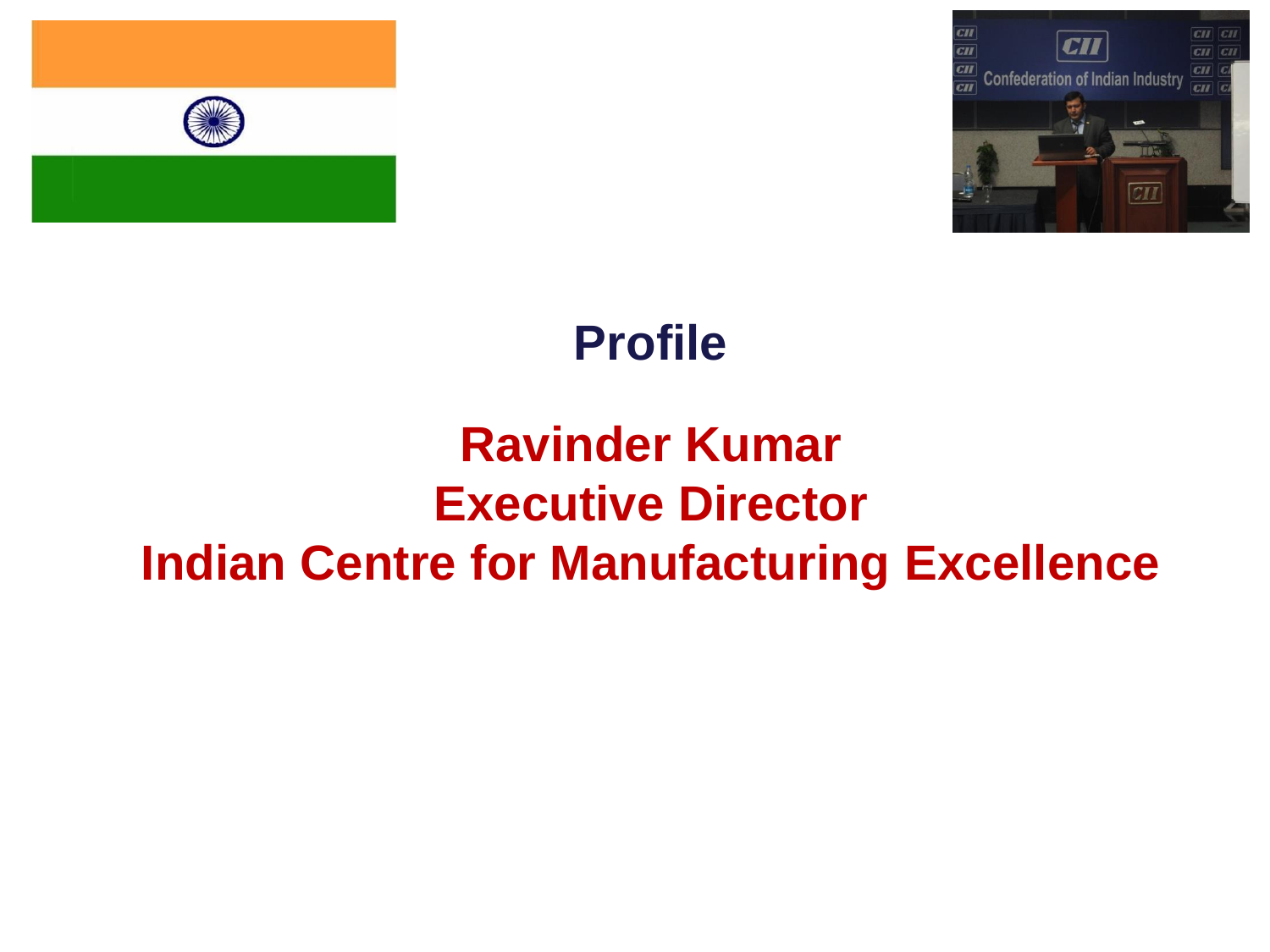## Professional Background

B.Tech In Mechanical Engg

Certified TPM Facilitator-JIPM Japan

Certified Business Manager-Federal Ministry of Commerce & Technology - **Germany**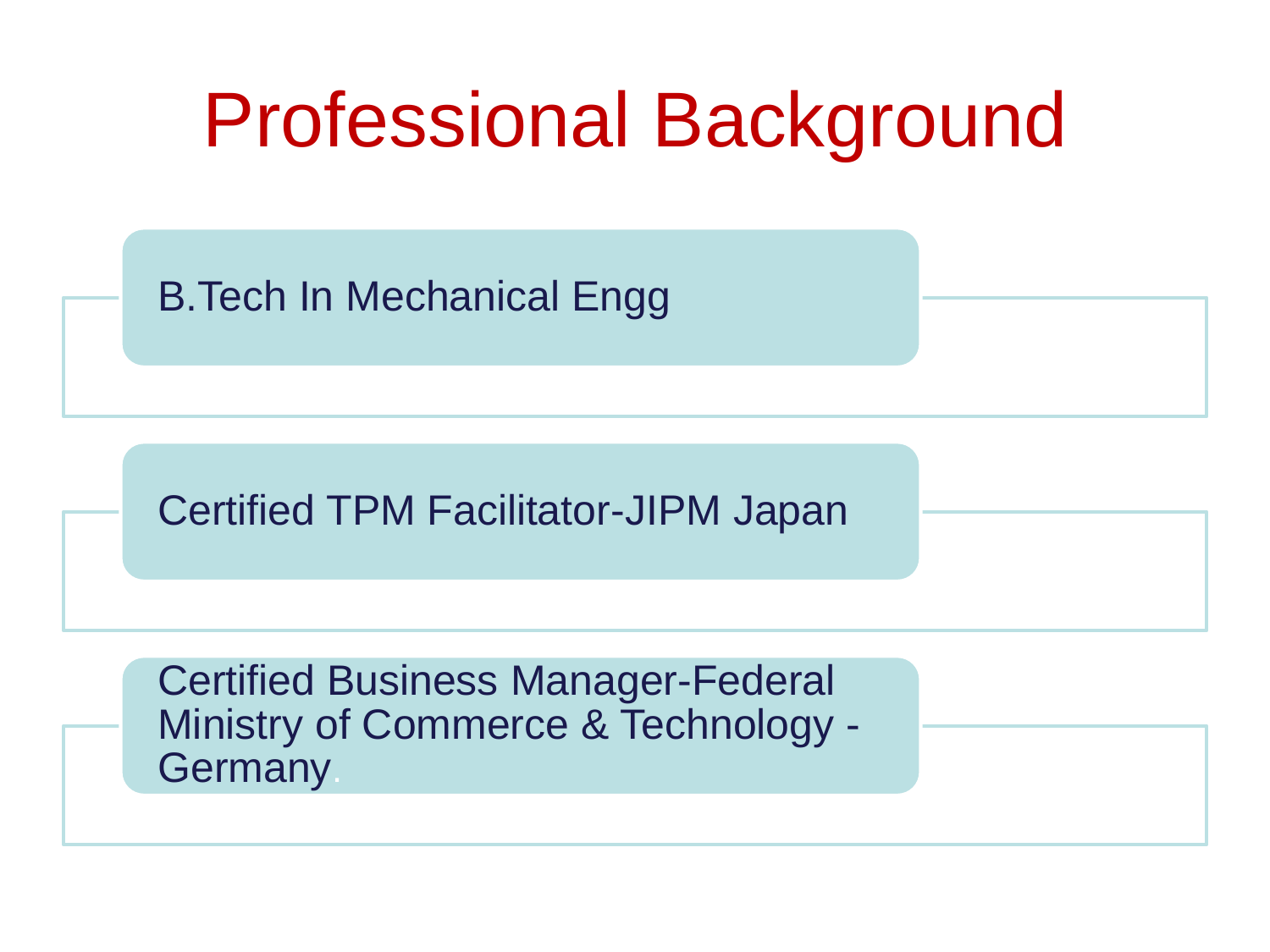# Key Function & Activities

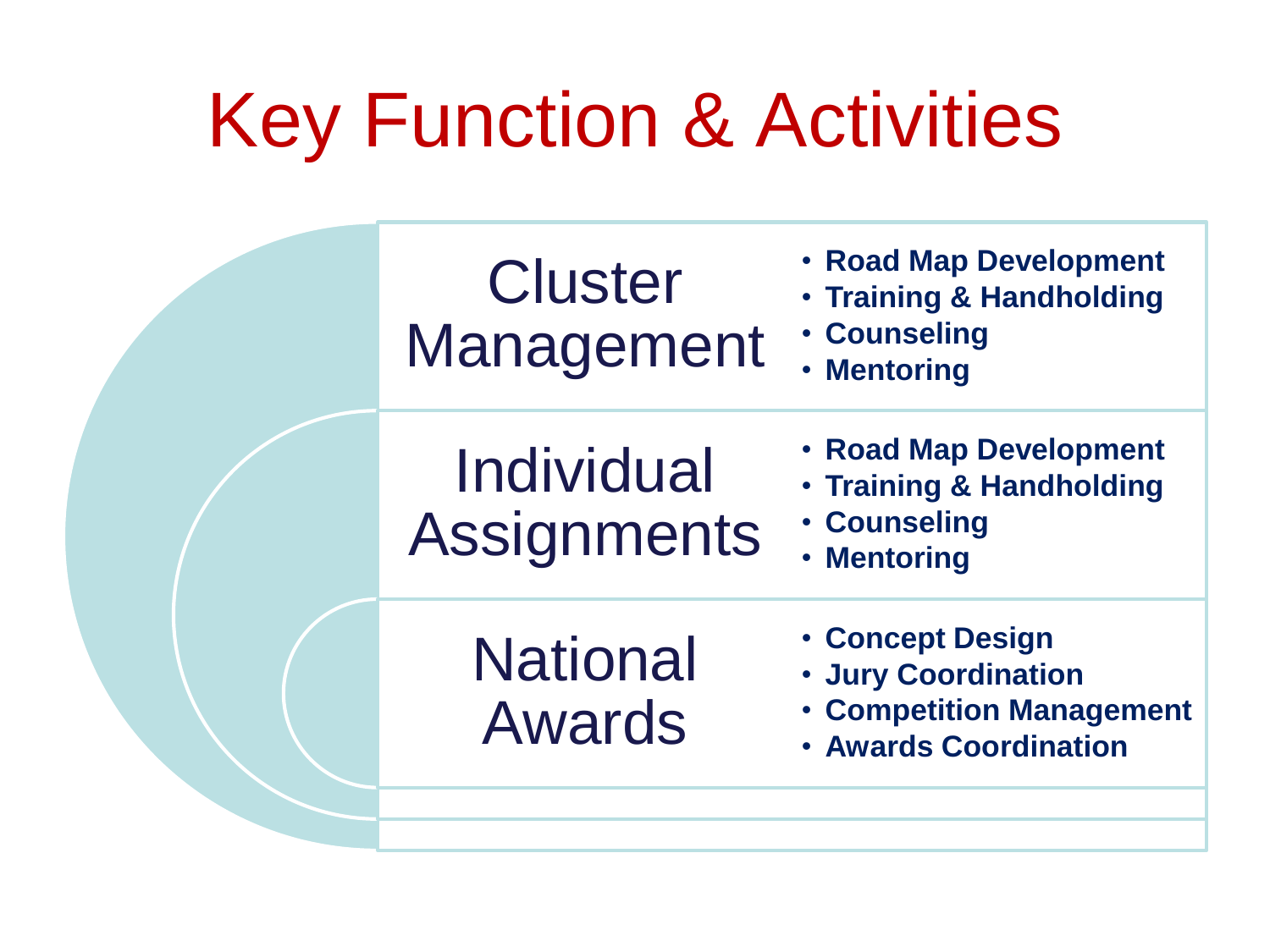## Key Function & Activities.(Cont.)

Open Trg. Programs-Mfg. **Excellence** 

• **Conducted more than 100 Programs at Pan India Basis covering more than 5000 professionals across diversified sector**

Tailor Made Trg. Programs

• **Conducted more than 50 Programs as per Specific Business Requirement**

New Plant Designs-Greenfield Projects

• **Layout Development as per Toyota Concepts of Lean**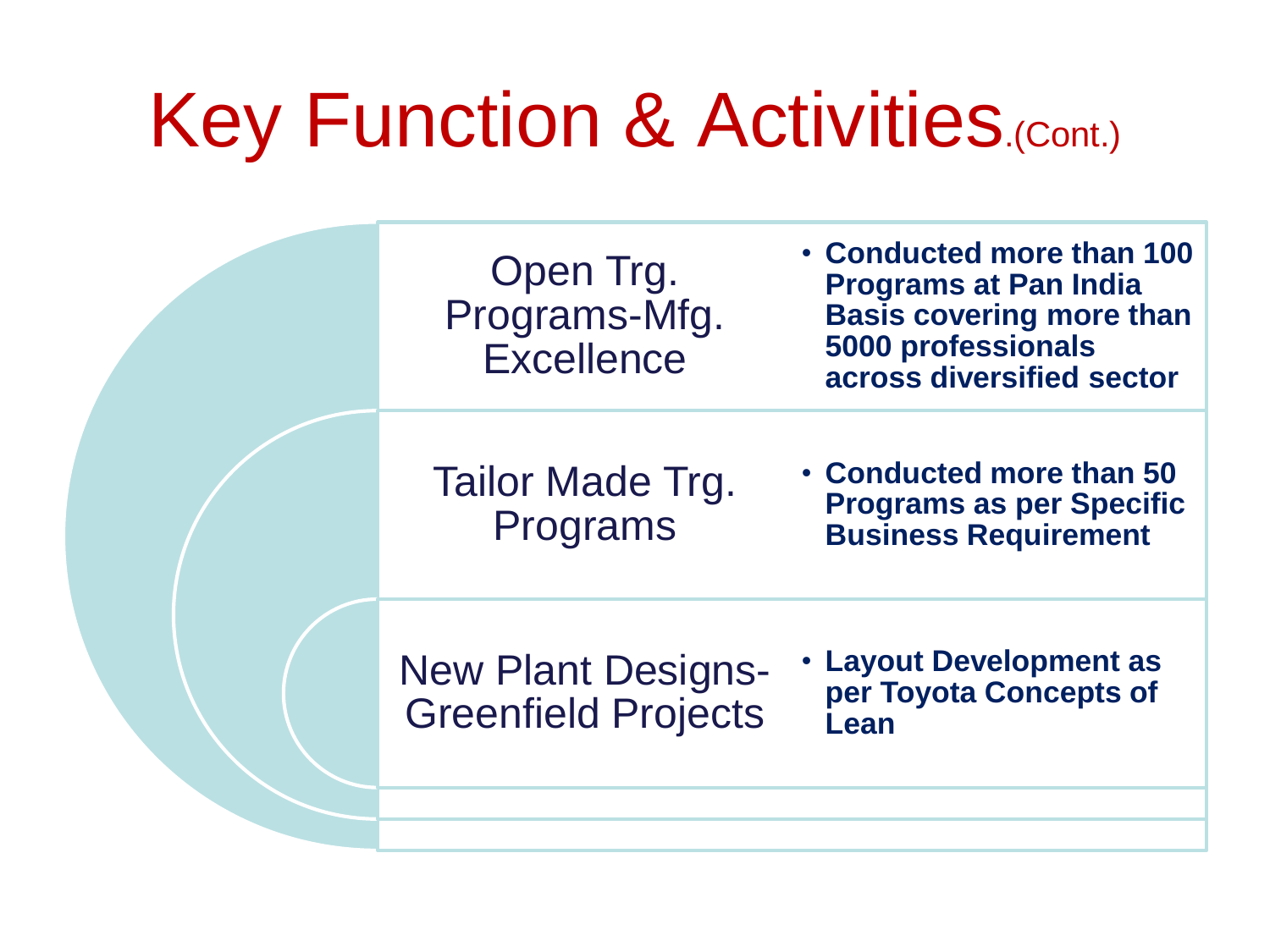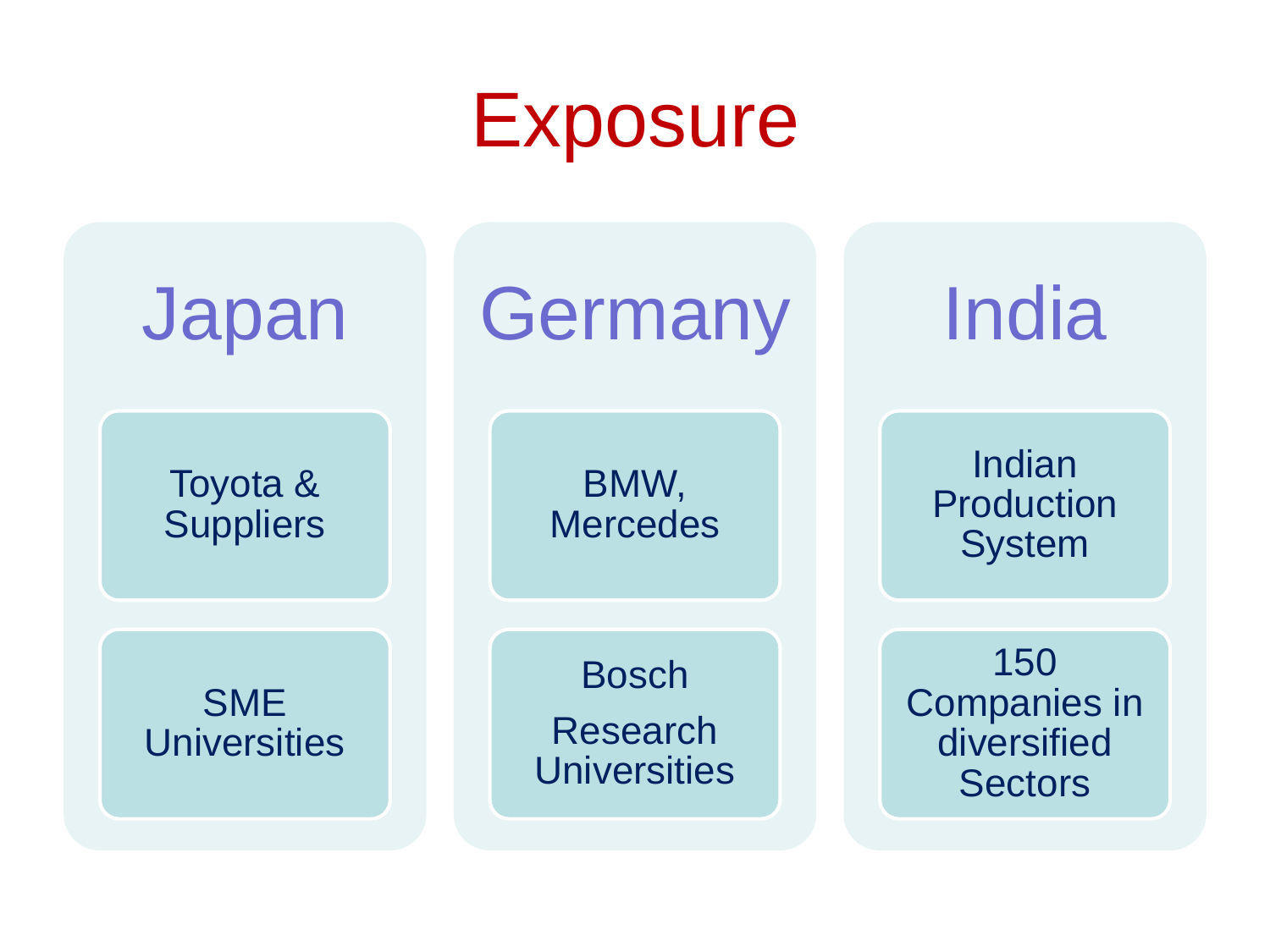### Sectors Served

Light Engineering Industry Automobile Industry Hand Tool Industry Fabrication Industry Food Industry Textile Industry Heavy Engineering Leather Industry Medicine Industry Home Appliances Power Sector Electric & Electronics Machine Tool Automation Agri-Machinery Packing & packaging **Mfg. Excellence**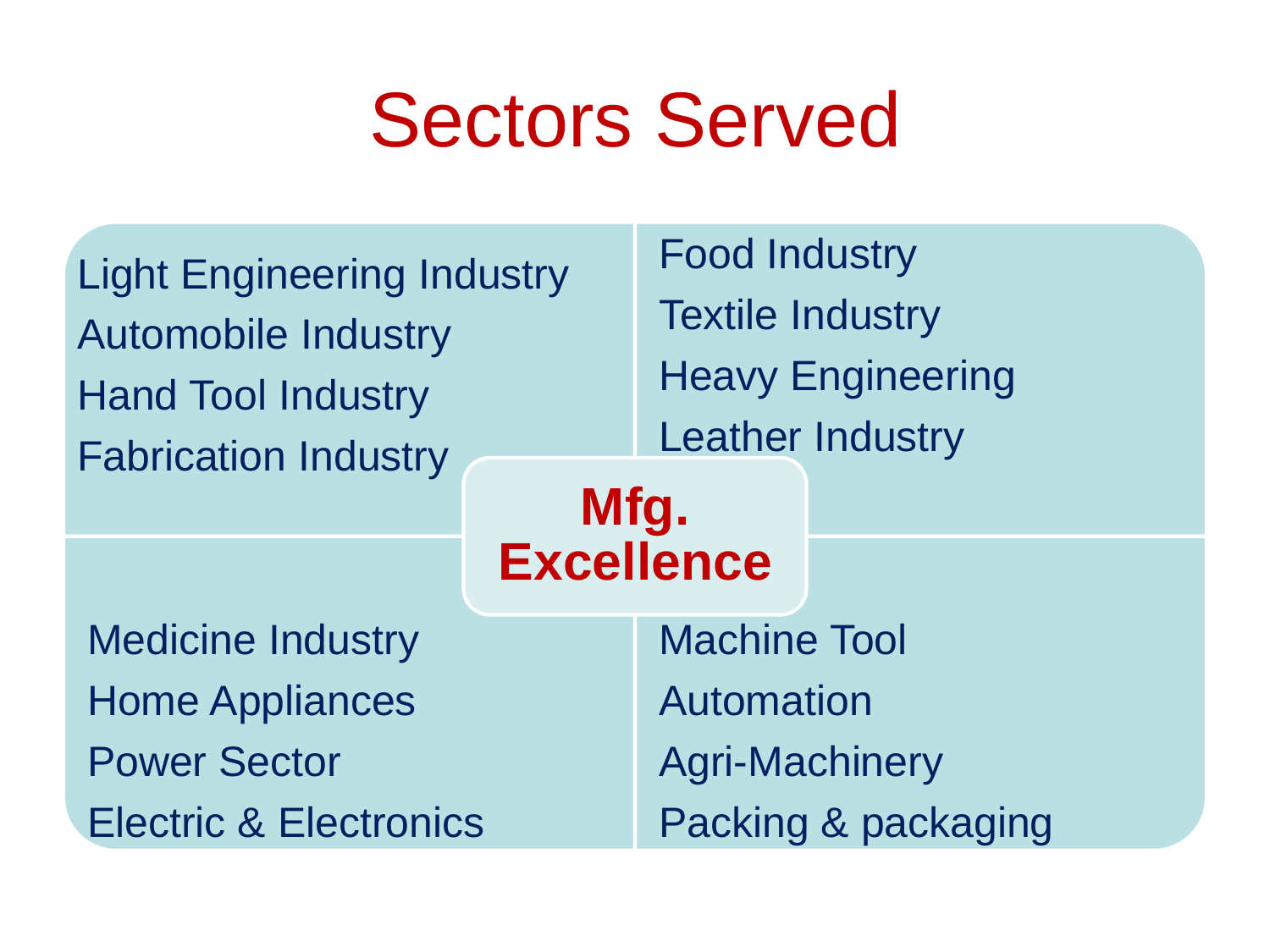## Benefits to Industry